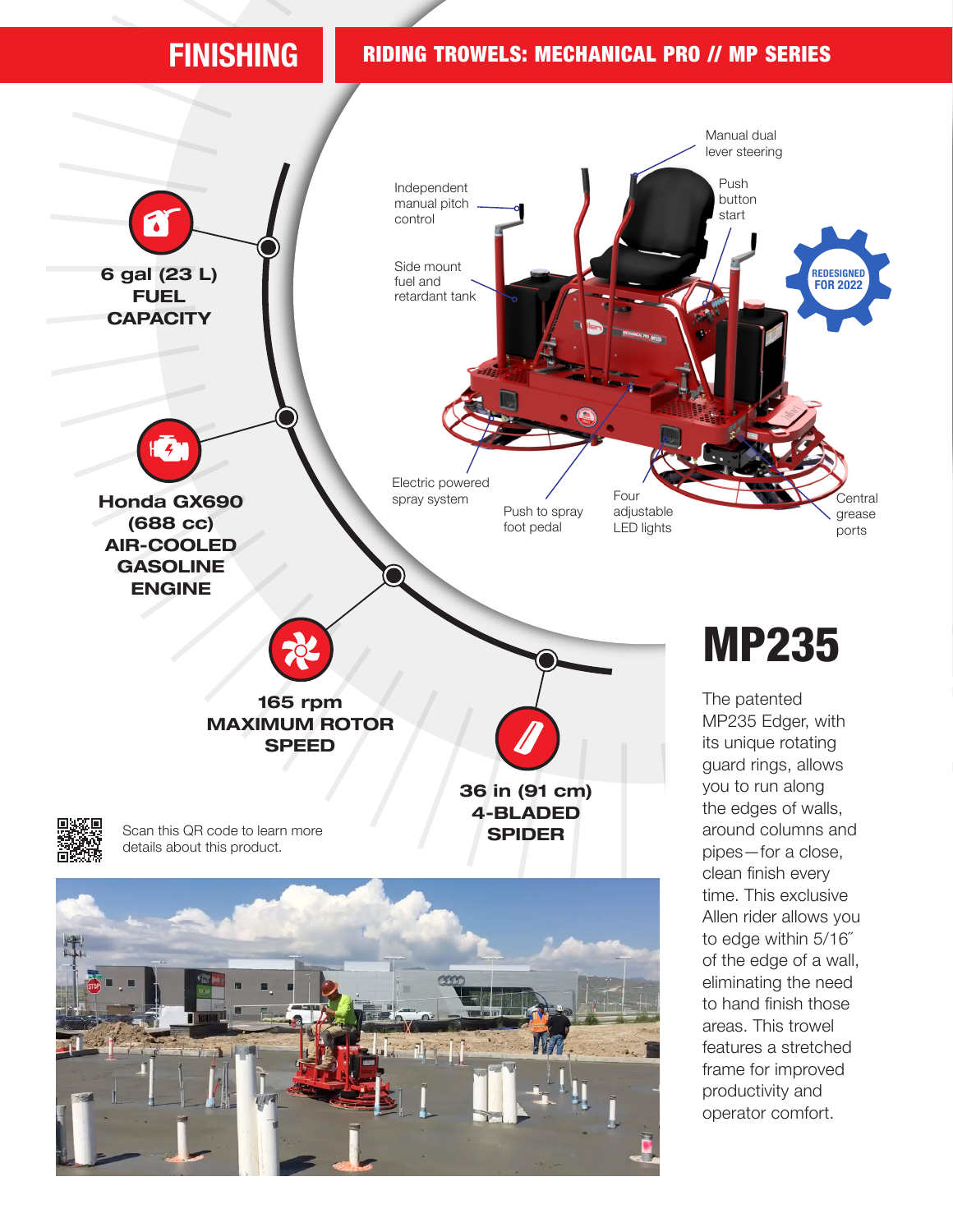### **SPECIFICATIONS**

| <b>SPECIFICATIONS</b>               | <b>MP235</b>                                               |
|-------------------------------------|------------------------------------------------------------|
| <b>ENGINE</b>                       | Honda GX690 (688 cc)                                       |
| <b>HORSEPOWER CLASS</b>             | 22.1 hp (16.5 kW)                                          |
| <b>FUEL TYPE</b>                    | Air-Cooled Gasoline                                        |
| <b>PANNING PATH WIDTH</b>           | 85 in (216 cm)   6' Class                                  |
| <b>ROTOR DIAMETER</b>               | 36 in (91.4 cm)<br>4-Bladed Spider                         |
| <b>MAXIMUM ROTOR SPEED</b>          | 165 $rpm$                                                  |
| <b>STEERING CONTROL SYSTEM</b>      | Manual                                                     |
| <b>FUEL CAPACITY</b>                | 6 gal (23 L)                                               |
| <b>RETARDANT CAPACITY</b>           | 6 gal (23 L)                                               |
| <b>WEIGHT</b>                       | 783 lb (355 kg)                                            |
| DIMENSIONS (L X W X H)              | 86 x 39 x 53 in<br>$(218 \times 99 \times 135 \text{ cm})$ |
| <b>PART NO.</b><br><b>MODEL NO.</b> | <b>DESCRIPTION</b>                                         |

| 053176          | TR-MP235         | Mechanical "TC" Torque Converter Clutch Drive, Manual Steering, Twin 36' 4-blade rotors, Honda GX690<br>22hp class gas engine, rotating guard ring, 4 lights, power retardant spray, standard duty gear boxes, 45-<br>165 RPM Rotor Speeds |
|-----------------|------------------|--------------------------------------------------------------------------------------------------------------------------------------------------------------------------------------------------------------------------------------------|
| <b>PART NO.</b> | <b>MODEL NO.</b> | <b>OPTIONAL ACCESSORIES</b>                                                                                                                                                                                                                |
| 039090          | TR-DJMSP         | Dolly Jacks, Pneumatic Tires, Set of two, 121 lb (55 kg)                                                                                                                                                                                   |
| 067568          | TR-LB25-3        | Lifting Bridle - 2,500 lbs - 2-Point x 3', 14 lb $(6 \text{ kg})$                                                                                                                                                                          |

### BLADE & PAN RECOMMENDATIONS

| <b>BLADES</b>                      |           | <b>MP235</b>                                                  |
|------------------------------------|-----------|---------------------------------------------------------------|
| <b>TYPE</b>                        | PT. NO.   | <b>DESCRIPTION</b>                                            |
| <b>FINISH</b>                      | 041695-4  | 6" x 14" Edger - Blue Series<br><b>COMES WITH THE MACHINE</b> |
| <b>FLAT FINISH</b>                 | N/A       | N/A                                                           |
| <b>COMBO</b>                       | 016095V-4 | 8" x 14" Combo - Silver Series                                |
| <b>CLIP-ON FLOAT</b><br>(LH)       | N/A       | N/A                                                           |
| <b>CLIP-ON FLOAT</b><br>(RH)       | N/A       | N/A                                                           |
| <b>PLASTIC FINISH</b>              | 048353-4  | 6" x 14" - Combo - Steel Reinforced                           |
| <b>PANS</b>                        |           | <b>MP235</b>                                                  |
| <b>TYPE</b>                        | PT. NO.   | <b>DESCRIPTION</b>                                            |
| <b>CLIP ON FLAT</b>                | 039218    | 36" O.D. - 90° Lip - 4-Blade                                  |
| <b>SAFETY CATCH</b><br><b>FLAT</b> | N/A       | N/A                                                           |